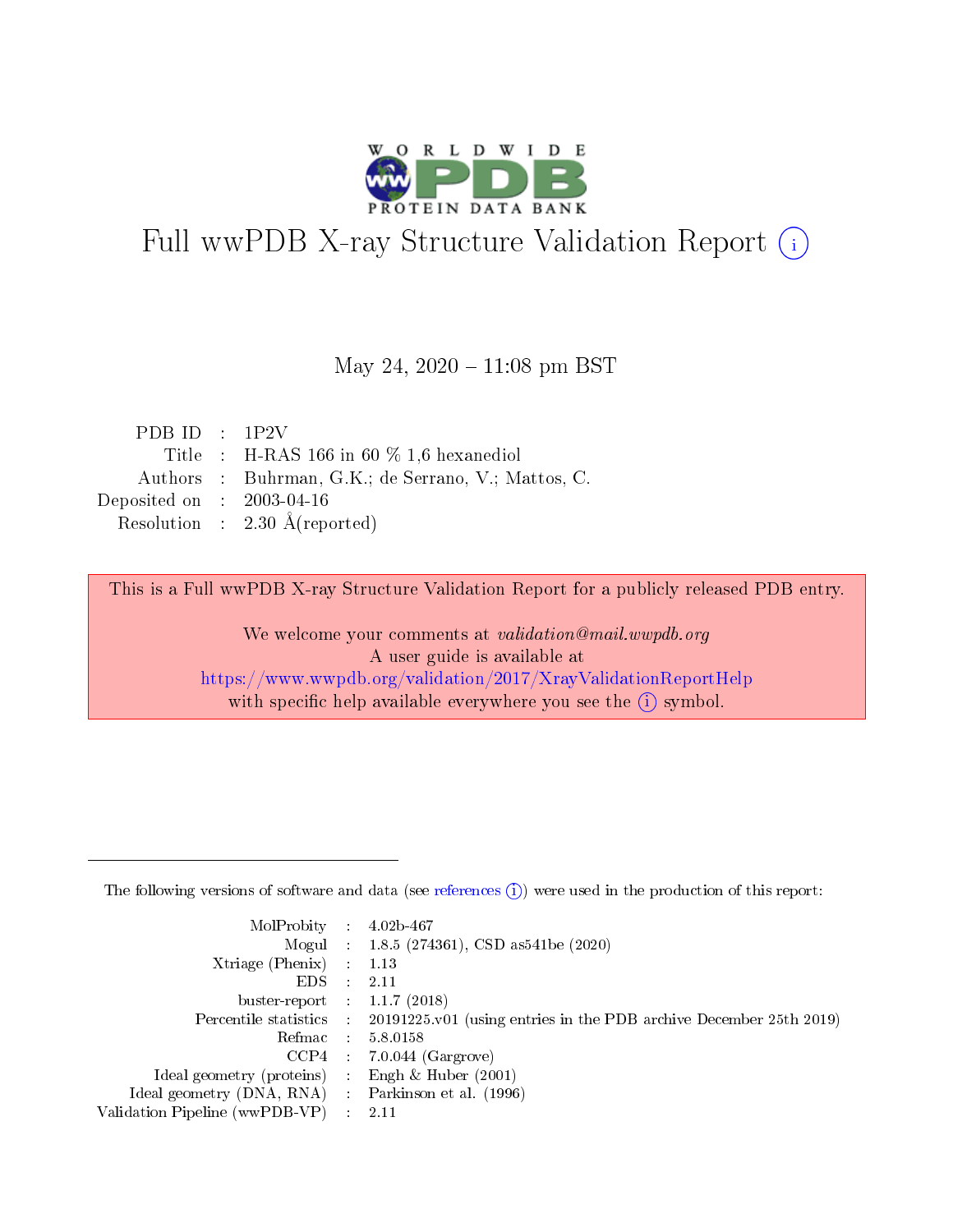# 1 [O](https://www.wwpdb.org/validation/2017/XrayValidationReportHelp#overall_quality)verall quality at a glance  $(i)$

The following experimental techniques were used to determine the structure: X-RAY DIFFRACTION

The reported resolution of this entry is 2.30 Å.

Percentile scores (ranging between 0-100) for global validation metrics of the entry are shown in the following graphic. The table shows the number of entries on which the scores are based.



| Metric                | Whole archive<br>$(\#\mathrm{Entries})$ | Similar resolution<br>$(\#\text{Entries},\, \text{resolution}\; \text{range}(\textup{\AA}))$ |
|-----------------------|-----------------------------------------|----------------------------------------------------------------------------------------------|
| $R_{free}$            | 130704                                  | $5042$ $(2.30-2.30)$                                                                         |
| Clashscore            | 141614                                  | $5643(2.30-2.30)$                                                                            |
| Ramachandran outliers | 138981                                  | $\overline{5575}$ $(2.30-2.30)$                                                              |
| Sidechain outliers    | 138945                                  | $5575(2.30-2.30)$                                                                            |
| RSRZ outliers         | 127900                                  | $4938(2.30-2.30)$                                                                            |

The table below summarises the geometric issues observed across the polymeric chains and their fit to the electron density. The red, orange, yellow and green segments on the lower bar indicate the fraction of residues that contain outliers for  $>=3, 2, 1$  and 0 types of geometric quality criteria respectively. A grey segment represents the fraction of residues that are not modelled. The numeric value for each fraction is indicated below the corresponding segment, with a dot representing fractions  $\epsilon=5\%$  The upper red bar (where present) indicates the fraction of residues that have poor fit to the electron density. The numeric value is given above the bar.

| Mol | $\cap$ hain | Length  | Quality of chain |     |  |
|-----|-------------|---------|------------------|-----|--|
|     |             |         | 3%               |     |  |
|     |             | $166\,$ | 81%              | 18% |  |

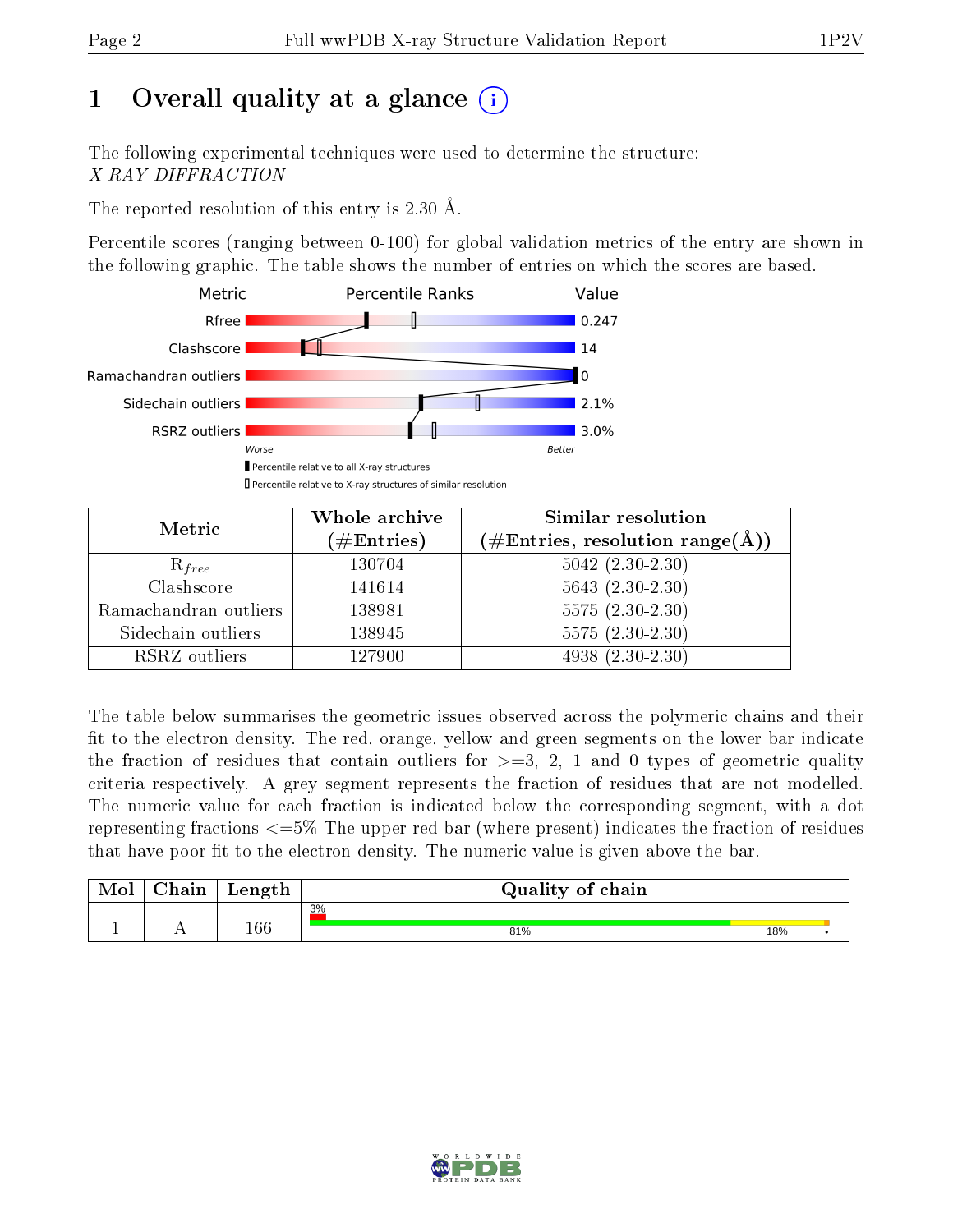# 2 Entry composition (i)

There are 5 unique types of molecules in this entry. The entry contains 1407 atoms, of which 0 are hydrogens and 0 are deuteriums.

In the tables below, the ZeroOcc column contains the number of atoms modelled with zero occupancy, the AltConf column contains the number of residues with at least one atom in alternate conformation and the Trace column contains the number of residues modelled with at most 2 atoms.

• Molecule 1 is a protein called Transforming protein  $p21/H-RAS-1$ .

| Mol | Chain | Residues | $\rm{Atoms}$  |      |     |     |   | ZeroOcc   AltConf   Trace |  |
|-----|-------|----------|---------------|------|-----|-----|---|---------------------------|--|
|     |       | 166      | Totar<br>1319 | 899. | 228 | 262 | − |                           |  |

• Molecule 2 is MAGNESIUM ION (three-letter code: MG) (formula: Mg).

|  | $Mol$   Chain   Residues | Atoms | $\rm ZeroOcc \mid AltConf \mid$ |
|--|--------------------------|-------|---------------------------------|
|  |                          | Total |                                 |

• Molecule 3 is HEXANE-1,6-DIOL (three-letter code: HEZ) (formula:  $C_6H_{14}O_2$ ).



|  | $\text{Mol}$   Chain   Residues | Atoms                                                    |  | $ZeroOcc \mid AltConf \mid$ |  |
|--|---------------------------------|----------------------------------------------------------|--|-----------------------------|--|
|  |                                 | $\begin{array}{ccc} \text{Total} & \text{C} \end{array}$ |  |                             |  |

Molecule 4 is PHOSPHOAMINOPHOSPHONIC ACID-GUANYLATE ESTER (three-letter

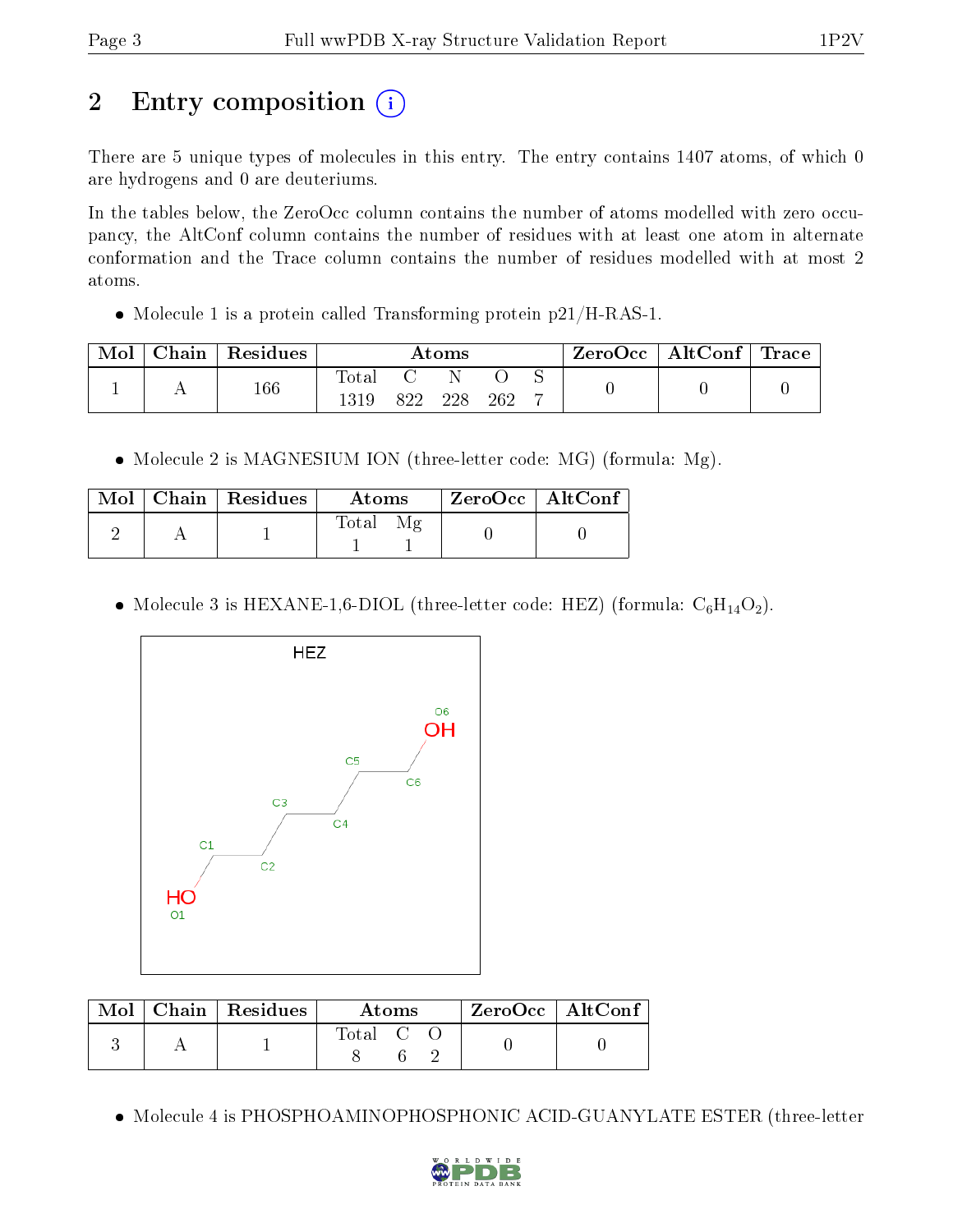$\rm code:$  GNP) (formula:  $\rm C_{10}H_{17}N_6O_{13}P_3).$ 



| Mol | Chain   Residues | Atoms             |                |  | $ZeroOcc$   AltConf |  |  |
|-----|------------------|-------------------|----------------|--|---------------------|--|--|
|     |                  | $\rm Total$<br>າດ | - GNN<br>I (). |  |                     |  |  |

 $\bullet\,$  Molecule 5 is water.

|  | $\text{Mol}$   Chain   Residues | Atoms | $\rm ZeroOcc \mid AltConf$ |
|--|---------------------------------|-------|----------------------------|
|  |                                 | Total |                            |

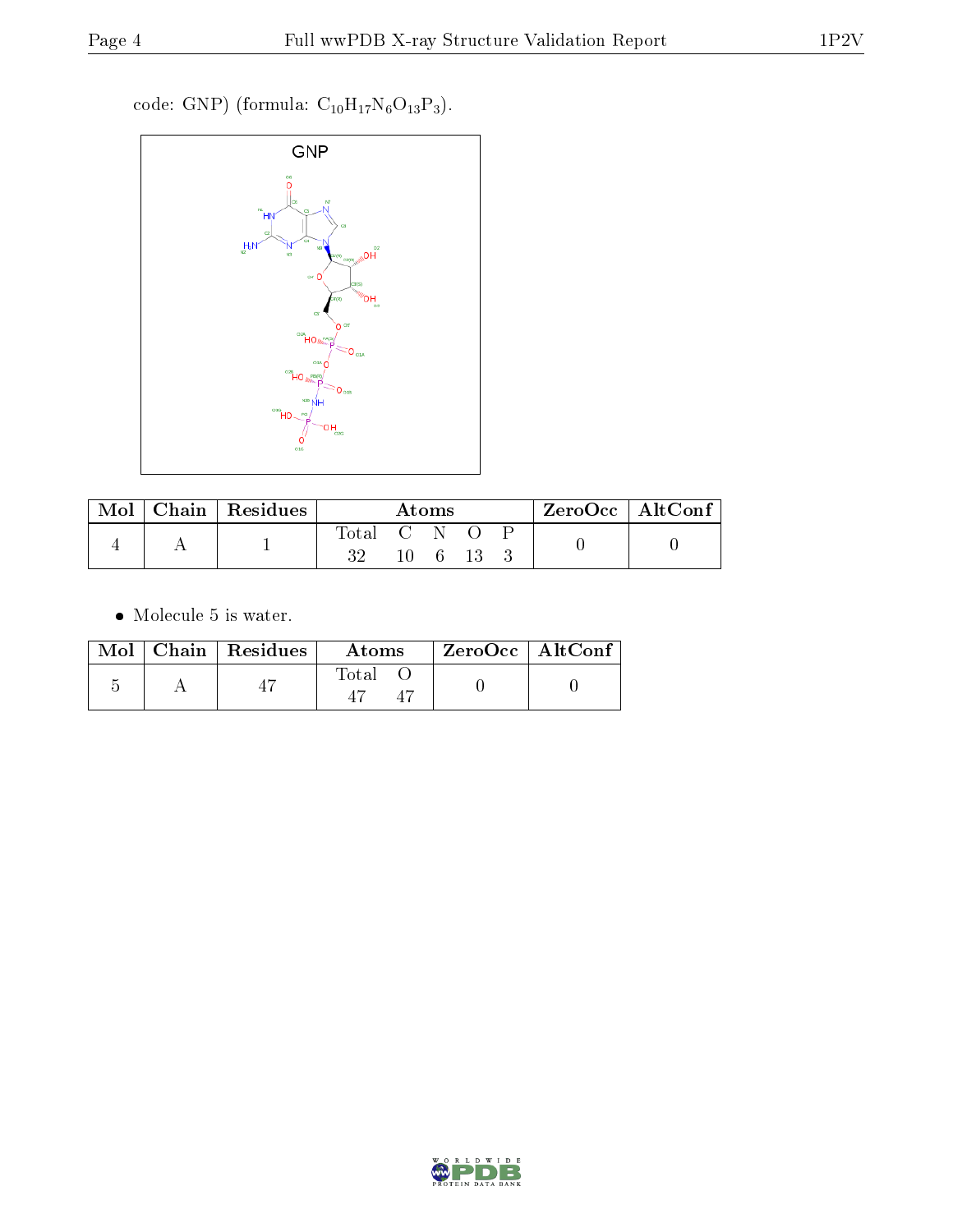## 3 Residue-property plots  $(i)$

These plots are drawn for all protein, RNA and DNA chains in the entry. The first graphic for a chain summarises the proportions of the various outlier classes displayed in the second graphic. The second graphic shows the sequence view annotated by issues in geometry and electron density. Residues are color-coded according to the number of geometric quality criteria for which they contain at least one outlier: green  $= 0$ , yellow  $= 1$ , orange  $= 2$  and red  $= 3$  or more. A red dot above a residue indicates a poor fit to the electron density (RSRZ  $> 2$ ). Stretches of 2 or more consecutive residues without any outlier are shown as a green connector. Residues present in the sample, but not in the model, are shown in grey.

• Molecule 1: Transforming protein p21/H-RAS-1



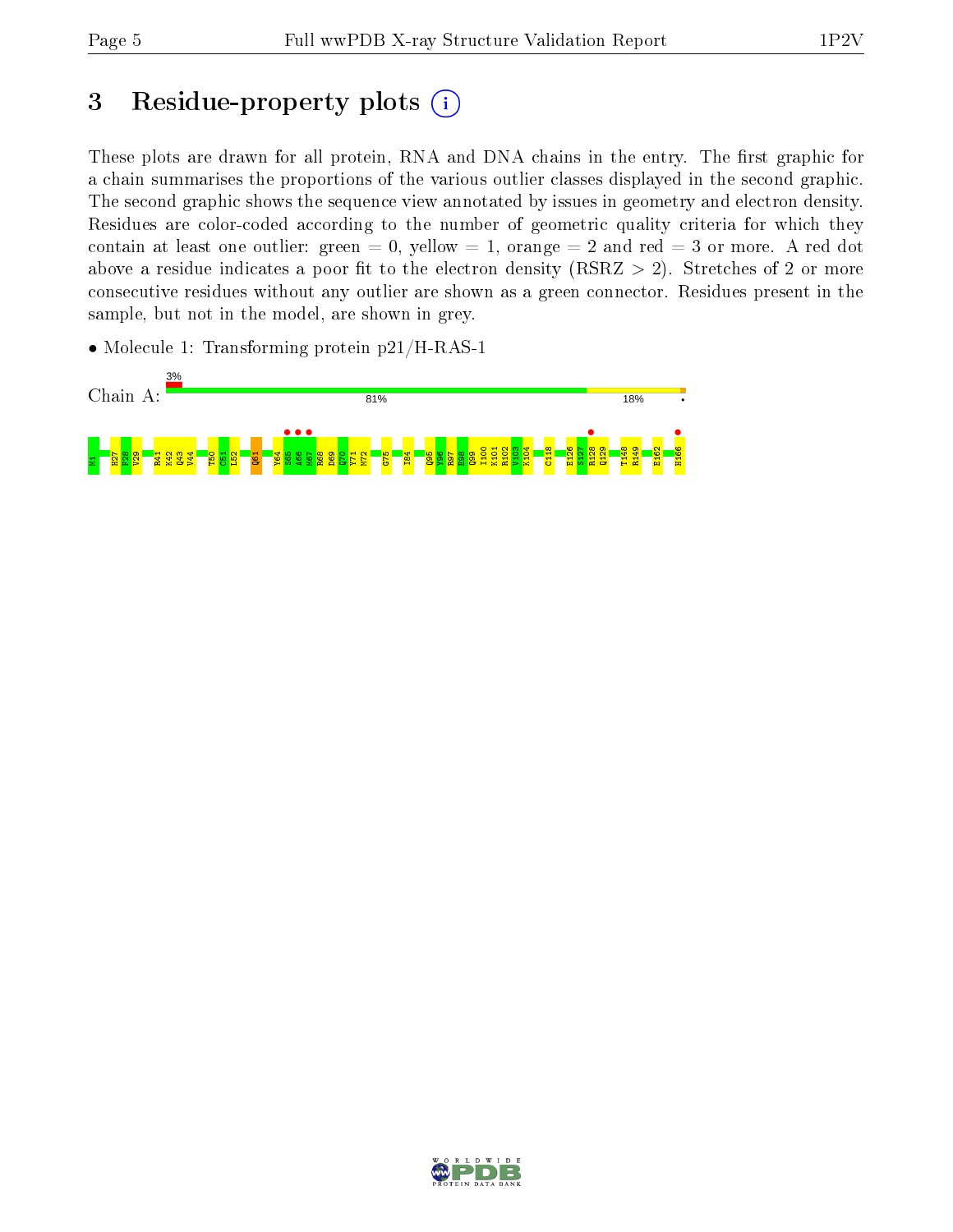# 4 Data and refinement statistics  $(i)$

| Property                                                             | Value                                                        | Source     |
|----------------------------------------------------------------------|--------------------------------------------------------------|------------|
| Space group                                                          | P 32 2 1                                                     | Depositor  |
| Cell constants                                                       | $40.36\text{\AA}$<br>$40.36\text{\AA}$<br>$161.64\text{\AA}$ |            |
| a, b, c, $\alpha$ , $\beta$ , $\gamma$                               | $90.00^\circ$<br>$90.00^\circ$<br>$120.00^{\circ}$           | Depositor  |
| Resolution $(A)$                                                     | 19.58<br>$-2.30$                                             | Depositor  |
|                                                                      | 29.32<br>$-2.00$                                             | <b>EDS</b> |
| % Data completeness                                                  | $\overline{96.7}$ (19.58-2.30)                               | Depositor  |
| (in resolution range)                                                | $95.2(29.32-2.00)$                                           | <b>EDS</b> |
| $R_{merge}$                                                          | (Not available)                                              | Depositor  |
| $\mathrm{R}_{sym}$                                                   | (Not available)                                              | Depositor  |
| $\sqrt{I/\sigma}(I) > 1$                                             | 1.58 (at $2.00\text{\AA}$ )                                  | Xtriage    |
| Refinement program                                                   | <b>CNS 1.1</b>                                               | Depositor  |
|                                                                      | $\overline{0.210}$ ,<br>0.252                                | Depositor  |
| $R, R_{free}$                                                        | 0.205<br>0.247                                               | DCC        |
| $R_{free}$ test set                                                  | 740 reflections $(6.76\%)$                                   | wwPDB-VP   |
| Wilson B-factor $(A^2)$                                              | 23.6                                                         | Xtriage    |
| Anisotropy                                                           | 0.531                                                        | Xtriage    |
| Bulk solvent $k_{sol}(e/\mathring{A}^3)$ , $B_{sol}(\mathring{A}^2)$ | $0.33$ , $50.0$                                              | <b>EDS</b> |
| L-test for twinning <sup>2</sup>                                     | $< L >$ = 0.51, $< L2 >$ = 0.34                              | Xtriage    |
| Estimated twinning fraction                                          | $0.059$ for $-h,-k,l$                                        | Xtriage    |
| $F_o, F_c$ correlation                                               | 0.93                                                         | <b>EDS</b> |
| Total number of atoms                                                | 1407                                                         | wwPDB-VP   |
| Average B, all atoms $(A^2)$                                         | $31.0\,$                                                     | wwPDB-VP   |

Xtriage's analysis on translational NCS is as follows: The largest off-origin peak in the Patterson function is  $8.93\%$  of the height of the origin peak. No significant pseudotranslation is detected.

<sup>&</sup>lt;sup>2</sup>Theoretical values of  $\langle |L| \rangle$ ,  $\langle L^2 \rangle$  for acentric reflections are 0.5, 0.333 respectively for untwinned datasets, and 0.375, 0.2 for perfectly twinned datasets.



<span id="page-5-1"></span><span id="page-5-0"></span><sup>1</sup> Intensities estimated from amplitudes.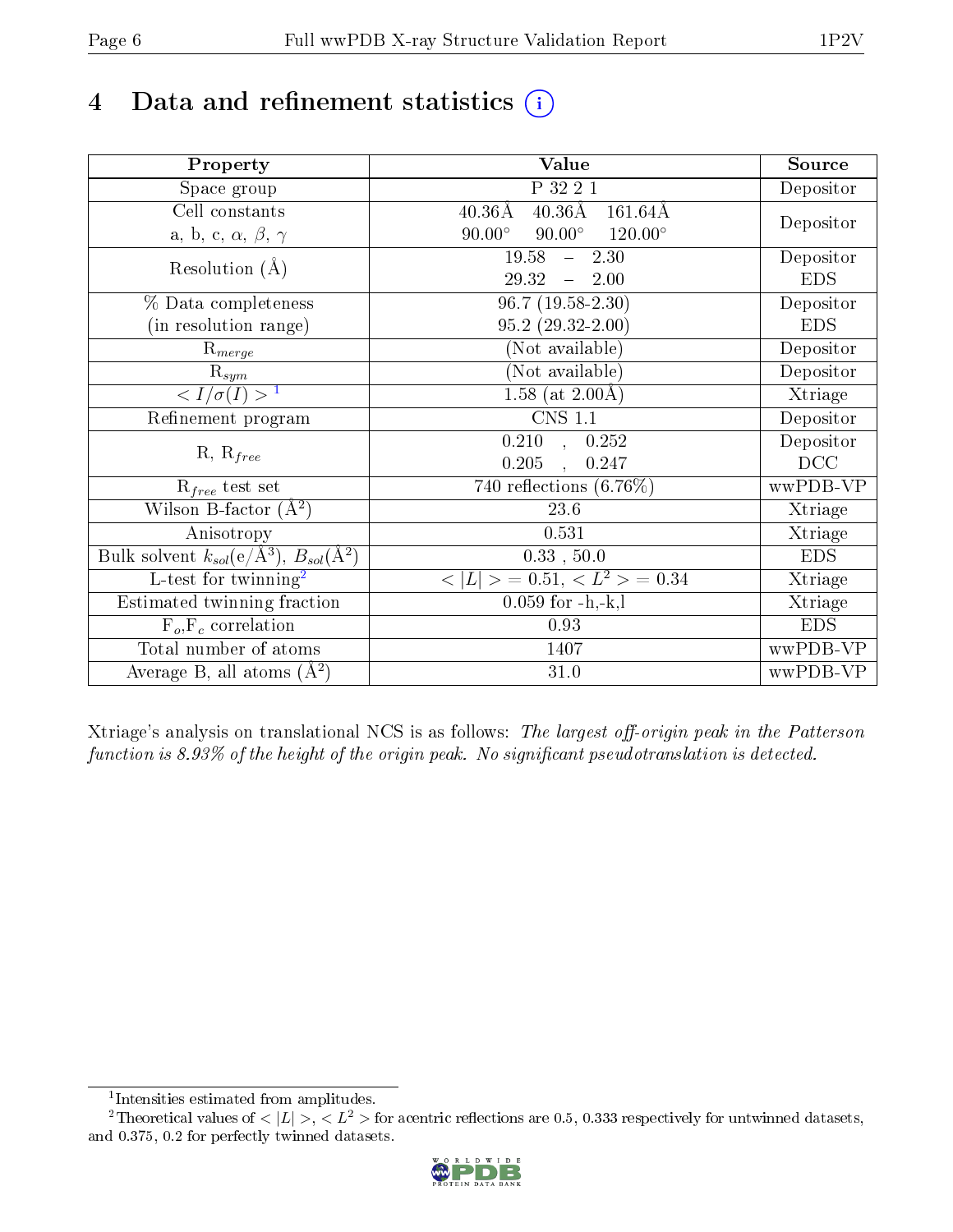## 5 Model quality  $(i)$

### 5.1 Standard geometry (i)

Bond lengths and bond angles in the following residue types are not validated in this section: MG, GNP, HEZ

The Z score for a bond length (or angle) is the number of standard deviations the observed value is removed from the expected value. A bond length (or angle) with  $|Z| > 5$  is considered an outlier worth inspection. RMSZ is the root-mean-square of all Z scores of the bond lengths (or angles).

| $Mol$   Chain |      | Bond lengths                    |      | Bond angles        |
|---------------|------|---------------------------------|------|--------------------|
|               |      | RMSZ $ #Z  > 5$ RMSZ $ #Z  > 5$ |      |                    |
|               | 0.37 | 0/1338                          | 0.59 | $^{\prime}$ 0/1805 |

There are no bond length outliers.

There are no bond angle outliers.

There are no chirality outliers.

There are no planarity outliers.

### 5.2 Too-close contacts  $(i)$

In the following table, the Non-H and H(model) columns list the number of non-hydrogen atoms and hydrogen atoms in the chain respectively. The H(added) column lists the number of hydrogen atoms added and optimized by MolProbity. The Clashes column lists the number of clashes within the asymmetric unit, whereas Symm-Clashes lists symmetry related clashes.

|  |      |      |      | Mol   Chain   Non-H   H(model)   H(added)   Clashes   Symm-Clashes |
|--|------|------|------|--------------------------------------------------------------------|
|  | 1319 | 1291 | רי פ |                                                                    |
|  |      |      |      |                                                                    |
|  |      |      |      |                                                                    |
|  | っっ   |      |      |                                                                    |
|  |      |      |      |                                                                    |
|  |      | 1318 |      |                                                                    |

The all-atom clashscore is defined as the number of clashes found per 1000 atoms (including hydrogen atoms). The all-atom clashscore for this structure is 14.

All (37) close contacts within the same asymmetric unit are listed below, sorted by their clash magnitude.

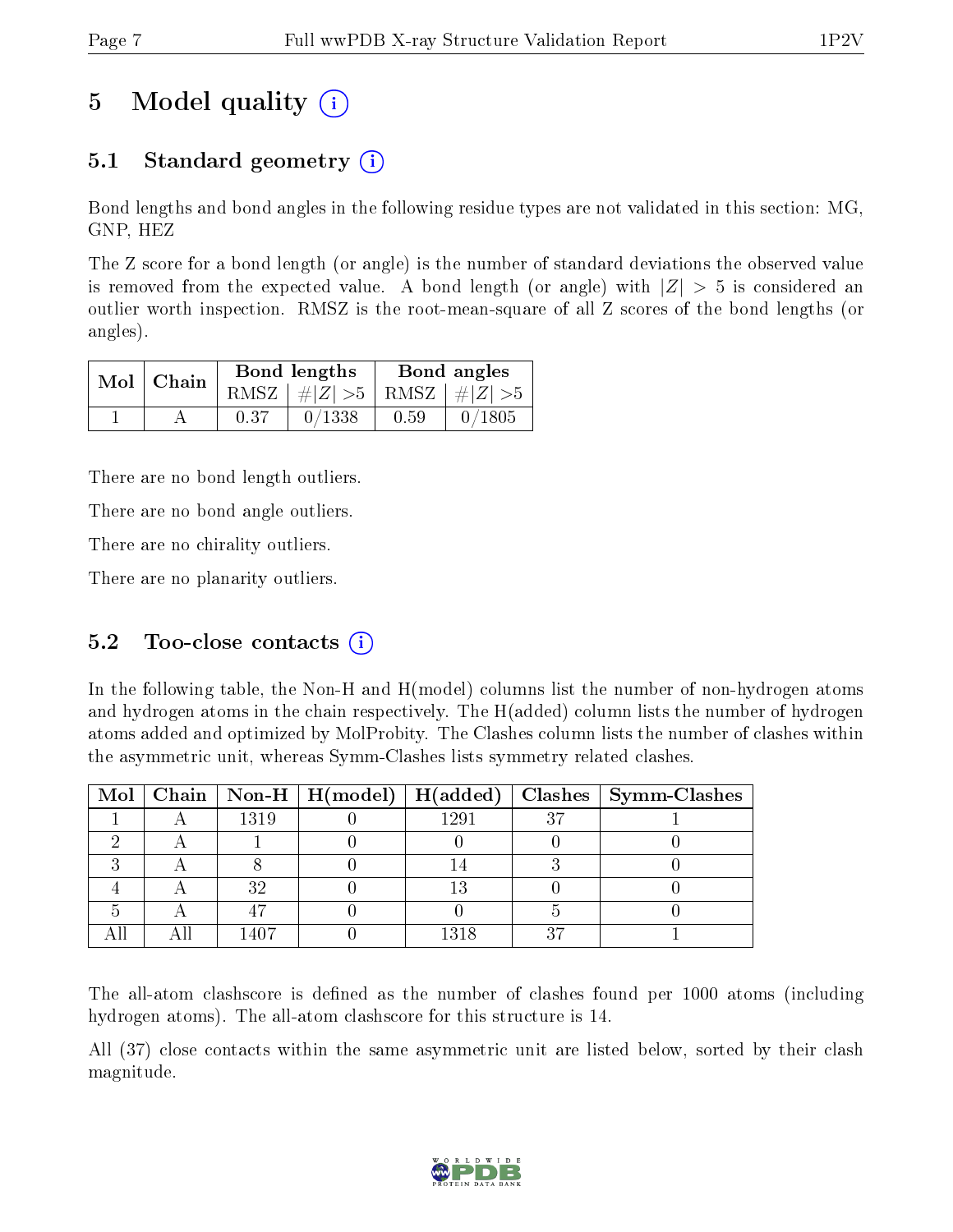| Atom-1             | Atom-2                               | Interatomic<br>distance $(A)$ | Clash<br>overlap $(A)$ |
|--------------------|--------------------------------------|-------------------------------|------------------------|
| 1:A:97:ARG:HH21    | 1:A:101:LYS:HZ1                      | 1.09                          | 0.93                   |
| 1:A:97:ARG:HH21    | 1:A:101:LYS:NZ                       | 1.82                          | 0.78                   |
| 1:A:42:LYS:HE3     | 3:A:1870:HEZ:H51                     | 1.71                          | 0.71                   |
| 1:A:97:ARG:NH2     | 1:A:101:LYS:HZ1                      | 1.85                          | 0.69                   |
| 1:A:99:GLN:HG3     | 1: A: 102: ARG: HE                   | 1.60                          | 0.63                   |
| 1:A:128:ARG:HD2    | 1:A:129:GLN:N                        | 2.17                          | 0.59                   |
| 1: A:100: ILE: O   | 1: A:104:LYS:HG3                     | 2.02                          | 0.59                   |
| 1:A:68:ARG:HD2     | 1: A:99: GLN: HE22                   | 1.68                          | 0.59                   |
| 1: A:43: GLN:O     | 3:A:1870:HEZ:H31                     | 2.03                          | 0.59                   |
| 1: A:97: ARG: NH2  | 1: A: 101: LYS: NZ                   | 2.49                          | 0.58                   |
| 1:A:43:GLN:HG2     | $3:A:1870:\overline{\text{HEZ}:H21}$ | 1.86                          | 0.57                   |
| 1: A:41: ARG:NH2   | 1: A:52: LEU: HD21                   | 2.20                          | 0.57                   |
| 1: A: 75: GLY: O   | 1:A:104:LYS:NZ                       | 2.38                          | 0.56                   |
| 1: A:84: ILE: CD1  | 1: A:118: CYS: HA                    | 2.36                          | 0.55                   |
| 1: A:50:THR:HB     | 5:A:1916:HOH:O                       | 2.06                          | 0.54                   |
| 1: A:68: ARG:HA    | 1: A: 71: TYR: CZ                    | 2.43                          | 0.54                   |
| 1:A:84:ILE:HD13    | 1:A:118:CYS:HA                       | 1.91                          | 0.53                   |
| 1:A:99:GLN:HA      | 1:A:102:ARG:HE                       | 1.76                          | 0.51                   |
| 1:A:166:HIS:HB3    | 5:A:1912:HOH:O                       | 2.13                          | 0.49                   |
| 1: A:99: GLN: HA   | 1: A: 102: ARG: NE                   | 2.27                          | 0.49                   |
| 1:A:97:ARG:CZ      | 1:A:101:LYS:HE3                      | 2.44                          | 0.48                   |
| 1:A:148:THR:O      | 1:A:149:ARG:HB3                      | 2.15                          | 0.47                   |
| 1: A:68: ARG: HG2  | 1:A:71:TYR:OH                        | 2.15                          | 0.46                   |
| 1:A:99:GLN:HG3     | 1:A:102:ARG:HH21                     | 1.80                          | 0.46                   |
| 1:A:149:ARG:HG2    | 1:A:149:ARG:O                        | 2.15                          | 0.46                   |
| 1: A:126: GLU: HG2 | 5:A:1910:HOH:O                       | 2.17                          | 0.45                   |
| 1:A:29:VAL:O       | 1: A:29: VAL:HG23                    | 2.16                          | 0.44                   |
| 1:A:95:GLN:HB3     | 1: A:95: GLN: HE21                   | 1.63                          | 0.44                   |
| 1: A: 162: GLU:O   | 1: A: 166: HIS: HD2                  | 2.02                          | 0.42                   |
| 1:A:97:ARG:NH2     | 5:A:1886:HOH:O                       | 2.51                          | 0.41                   |
| 1:A:148:THR:O      | 1:A:149:ARG:CB                       | 2.69                          | 0.41                   |
| 1: A:97: ARG:HE    | 1: A: 101: LYS: HZ2                  | 1.67                          | 0.41                   |
| 1:A:99:GLN:HA      | 1:A:102:ARG:HG2                      | 2.01                          | 0.41                   |
| 1: A:71:TYR:CD1    | 1:A:72:MET:N                         | 2.89                          | 0.41                   |
| 1: A: 43: GLN: HG3 | 5:A:1916:HOH:O                       | 2.20                          | 0.41                   |
| 1: A:61: GLN: HG3  | 1: A:64:TYR:CE1                      | 2.57                          | 0.40                   |
| 1: A: 42: LYS: HE2 | $1:$ A:44:VAL:CG1                    | 2.51                          | 0.40                   |

All (1) symmetry-related close contacts are listed below. The label for Atom-2 includes the symmetry operator and encoded unit-cell translations to be applied.

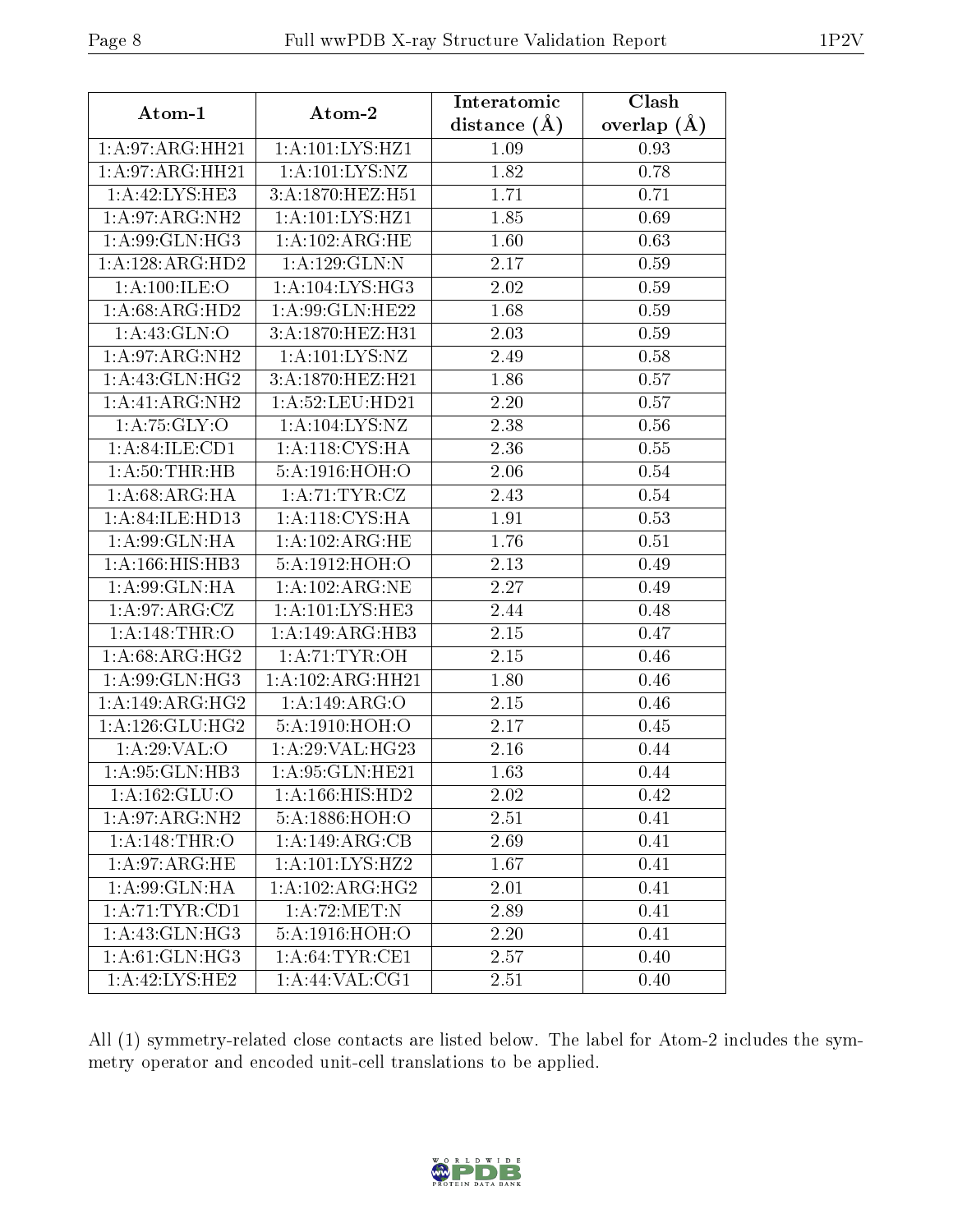| Atom-1 | Atom-2                                                            | Interatomic<br>distance $(A)$ | Clash<br>overlap $(A)$ |
|--------|-------------------------------------------------------------------|-------------------------------|------------------------|
|        | $1:\!A:\!64:\!TYR:\!OH \; \; 1:A:\!64:\!TYR:\!OH \; \; 4$<br>4641 | 1.97                          |                        |

### 5.3 Torsion angles (i)

#### 5.3.1 Protein backbone  $(i)$

In the following table, the Percentiles column shows the percent Ramachandran outliers of the chain as a percentile score with respect to all X-ray entries followed by that with respect to entries of similar resolution.

The Analysed column shows the number of residues for which the backbone conformation was analysed, and the total number of residues.

| Mol   Chain | Analysed                                 |  | Favoured   Allowed   Outliers   Percentiles    |
|-------------|------------------------------------------|--|------------------------------------------------|
|             | $164/166$ (99\%)   153 (93\%)   11 (7\%) |  | $\begin{bmatrix} 100 \\ 100 \end{bmatrix}$ 100 |

There are no Ramachandran outliers to report.

#### 5.3.2 Protein sidechains  $\hat{I}$

In the following table, the Percentiles column shows the percent sidechain outliers of the chain as a percentile score with respect to all X-ray entries followed by that with respect to entries of similar resolution.

The Analysed column shows the number of residues for which the sidechain conformation was analysed, and the total number of residues.

| Mol   Chain | Analysed                                | Rotameric   Outliers   Percentiles |  |                       |  |
|-------------|-----------------------------------------|------------------------------------|--|-----------------------|--|
|             | $143/144$ (99\%)   140 (98\%)   3 (2\%) |                                    |  | 53 <sup>1</sup><br>70 |  |

All (3) residues with a non-rotameric sidechain are listed below:

| Mol | Chain | Res | Type       |
|-----|-------|-----|------------|
|     |       | 27  | HIS        |
|     |       |     | <b>GLN</b> |
|     |       | 59  |            |

Some sidechains can be flipped to improve hydrogen bonding and reduce clashes. All (5) such sidechains are listed below:

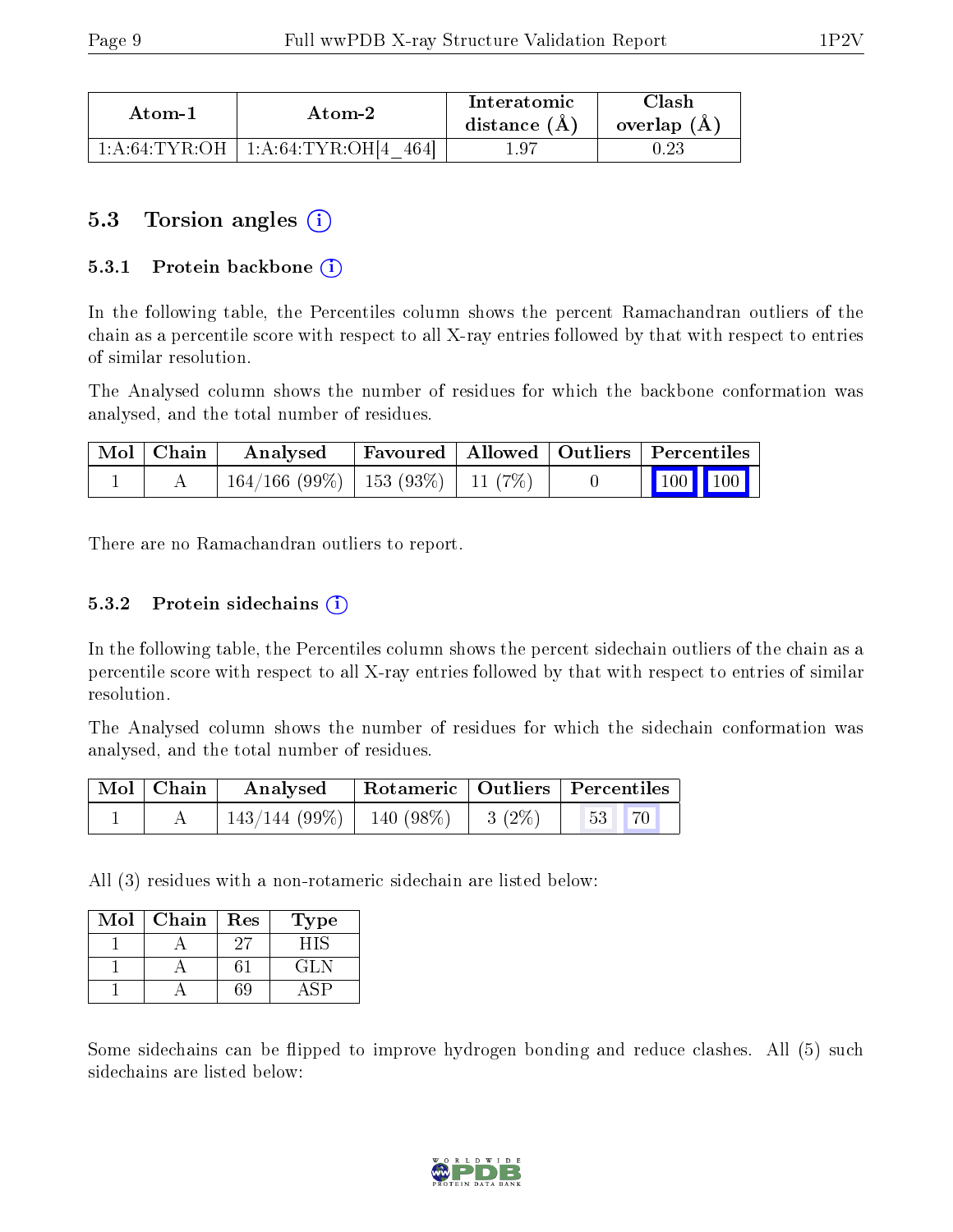| Mol | Chain | Res | <b>Type</b> |
|-----|-------|-----|-------------|
|     |       | 43  | <b>GLN</b>  |
|     |       | 61  | <b>GLN</b>  |
|     |       | 95  | <b>GLN</b>  |
|     |       | 99  | <b>GLN</b>  |
|     |       | 166 | HIS         |

#### $5.3.3$  RNA  $(i)$

There are no RNA molecules in this entry.

#### 5.4 Non-standard residues in protein, DNA, RNA chains (i)

There are no non-standard protein/DNA/RNA residues in this entry.

#### 5.5 Carbohydrates (i)

There are no carbohydrates in this entry.

#### 5.6 Ligand geometry (i)

Of 3 ligands modelled in this entry, 1 is monoatomic - leaving 2 for Mogul analysis.

In the following table, the Counts columns list the number of bonds (or angles) for which Mogul statistics could be retrieved, the number of bonds (or angles) that are observed in the model and the number of bonds (or angles) that are defined in the Chemical Component Dictionary. The Link column lists molecule types, if any, to which the group is linked. The Z score for a bond length (or angle) is the number of standard deviations the observed value is removed from the expected value. A bond length (or angle) with  $|Z| > 2$  is considered an outlier worth inspection. RMSZ is the root-mean-square of all Z scores of the bond lengths (or angles).

| Mol |             |       |             |                          |            | Bond lengths |               |          | Bond angles |             |
|-----|-------------|-------|-------------|--------------------------|------------|--------------|---------------|----------|-------------|-------------|
|     | Type        | Chain | $\vert$ Res | Link                     | Counts     | RMSZ         | . $\# Z  > 2$ | Counts   | RMSZ        | # $ Z  > 2$ |
|     | ${\rm GNP}$ |       | 167         |                          | 28, 34, 34 | 2.34         | 6(21%)        | 30,54,54 | 1.94        | 6 $(20\%)$  |
|     | HEZ         |       | 1870        | $\overline{\phantom{a}}$ |            | 1.84         | 2(28%)        | 6.6.6    | 3.92        | $4(66\%)$   |

In the following table, the Chirals column lists the number of chiral outliers, the number of chiral centers analysed, the number of these observed in the model and the number defined in the Chemical Component Dictionary. Similar counts are reported in the Torsion and Rings columns. '-' means no outliers of that kind were identified.

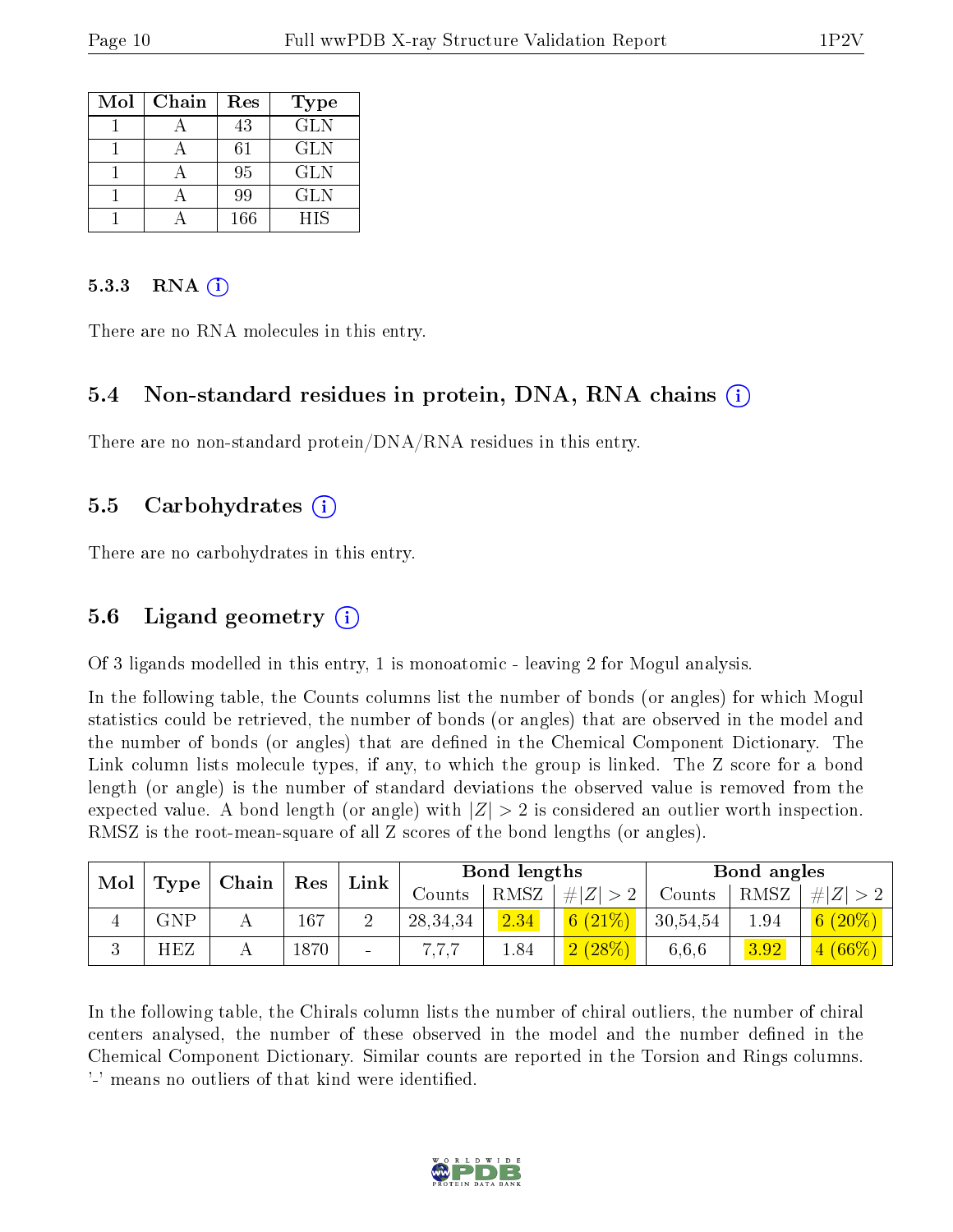| Mol |     | $\vert$ Type $\vert$ Chain |          |                          | $Res$   Link   Chirals   | <b>Torsions</b>         | Rings |
|-----|-----|----------------------------|----------|--------------------------|--------------------------|-------------------------|-------|
|     | GNP |                            | 167      |                          | <b>Contract Contract</b> | $(4/17/38/38$   0/3/3/3 |       |
|     | HEZ |                            | $1870\,$ | $\overline{\phantom{0}}$ | $\overline{\phantom{a}}$ | 1/5/5/5                 |       |

All (8) bond length outliers are listed below:

| Mol            | Chain | Res  | Type       | Atoms               | Z       | Observed $(A)$ | Ideal(A) |
|----------------|-------|------|------------|---------------------|---------|----------------|----------|
| $\overline{4}$ | А     | 167  | <b>GNP</b> | $C4-N9$             | $-6.62$ | 1.38           | 1.47     |
| $\overline{4}$ | А     | 167  | <b>GNP</b> | PG-O <sub>2G</sub>  | $-5.20$ | 1.42           | 1.56     |
| 4              | А     | 167  | <b>GNP</b> | PB-O <sub>2</sub> B | $-5.03$ | 1.43           | 1.56     |
| 4              | А     | 167  | <b>GNP</b> | $C6-N1$             | 4.48    | 1.40           | 1.33     |
| $\overline{4}$ | А     | 167  | <b>GNP</b> | $C5-C6$             | $-3.49$ | 1.46           | 1.52     |
| 3              | А     | 1870 | HEZ        | $C5-C4$             | 3.47    | 1.71           | 1.51     |
| 3              | А     | 1870 | HEZ        | $O1-C1$             | 2.55    | 1.55           | 1.42     |
| 4              | А     | 167  | <b>GNP</b> | $C5-C4$             | $-2.28$ | 1.39           | 1.53     |

All (10) bond angle outliers are listed below:

| Mol | Chain | Res  | Type       | Atoms              | Z       | Observed $(°)$ | $\text{Ideal}({}^o)$ |
|-----|-------|------|------------|--------------------|---------|----------------|----------------------|
| 3   | А     | 1870 | <b>HEZ</b> | $C4-C3-C2$         | 6.43    | 147.06         | 114.42               |
| 3   | А     | 1870 | HEZ        | $O6-C6-C5$         | 6.09    | 151.72         | 111.66               |
| 4   | А     | 167  | <b>GNP</b> | $C4-C5-N7$         | 5.68    | 110.00         | 102.46               |
| 4   | А     | 167  | <b>GNP</b> | $O6-C6-C5$         | 4.52    | 129.08         | 119.86               |
| 4   | А     | 167  | <b>GNP</b> | $C5-C6-N1$         | $-4.50$ | 112.63         | 118.19               |
| 4   | А     | 167  | <b>GNP</b> | $O6$ - $C6$ - $N1$ | $-3.28$ | 118.28         | 122.69               |
| 3   | А     | 1870 | <b>HEZ</b> | $C5-C4-C3$         | $-2.82$ | 100.13         | 114.42               |
| 4   | А     | 167  | <b>GNP</b> | $O3G-PG-O1G$       | $-2.71$ | 106.63         | 113.45               |
| 3   | А     | 1870 | <b>HEZ</b> | $O1-C1-C2$         | $-2.33$ | 96.31          | 111.66               |
| 4   | А     | 167  | <b>GNP</b> | $O3G-PG-O2G$       | $-2.24$ | 101.67         | 107.64               |

There are no chirality outliers.

All (5) torsion outliers are listed below:

| Mol | Chain | Res  | Type       | Atoms            |
|-----|-------|------|------------|------------------|
|     |       | 167  | <b>GNP</b> | PG-N3B-PB-O1B    |
|     |       | -167 | <b>GNP</b> | PA-O3A-PB-O1B    |
|     |       | 167  | <b>GNP</b> | $C2'$ -C1'-N9-C4 |
| 3   |       | 1870 | <b>HEZ</b> | $C1-C2-C3-C4$    |
|     |       | 167  | <b>GNP</b> | PG-N3B-PB-O3A    |

There are no ring outliers.

1 monomer is involved in 3 short contacts:

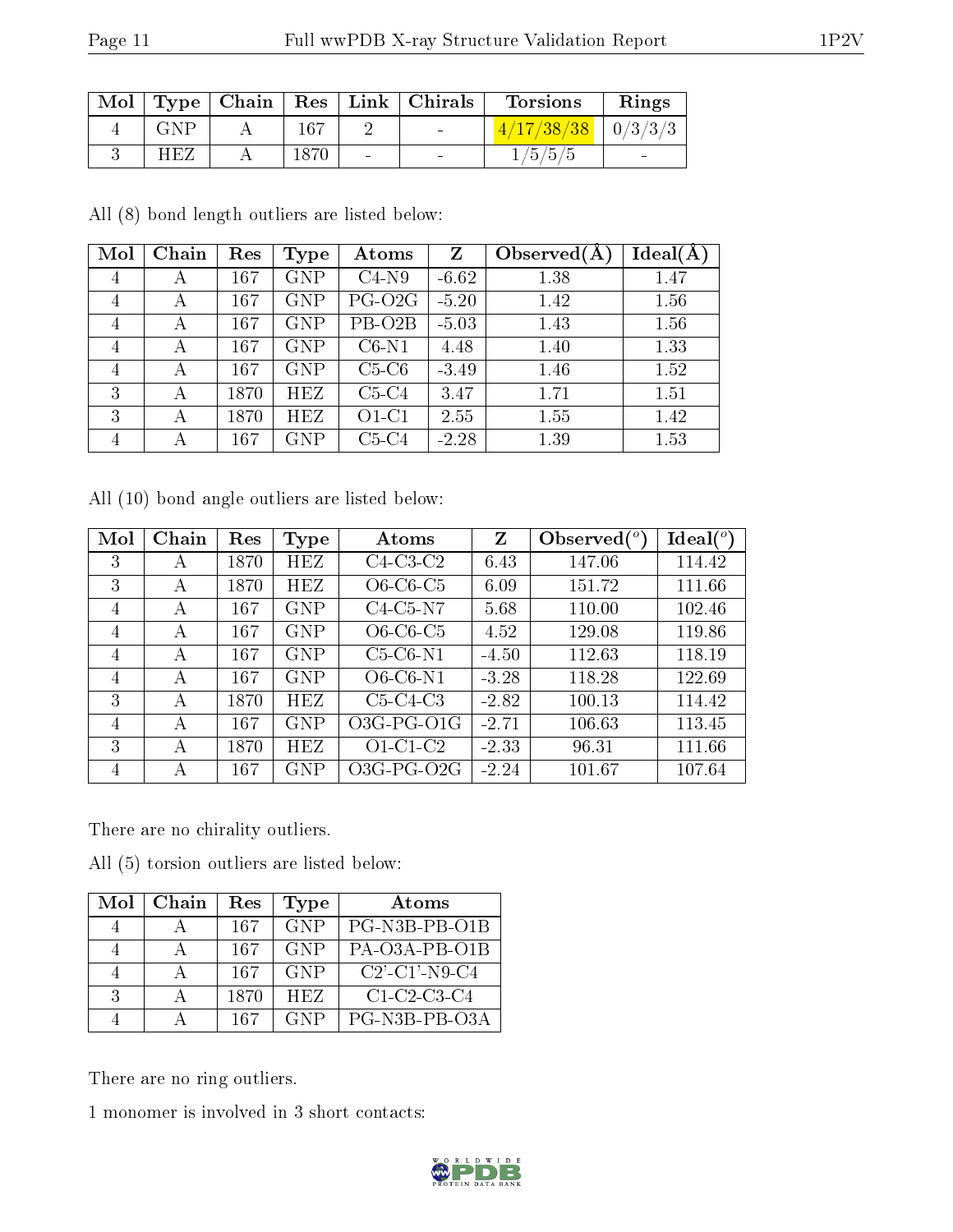|  |      | Mol   Chain   Res   Type   Clashes   Symm-Clashes |
|--|------|---------------------------------------------------|
|  | HEZ. |                                                   |

The following is a two-dimensional graphical depiction of Mogul quality analysis of bond lengths, bond angles, torsion angles, and ring geometry for all instances of the Ligand of Interest. In addition, ligands with molecular weight > 250 and outliers as shown on the validation Tables will also be included. For torsion angles, if less then 5% of the Mogul distribution of torsion angles is within 10 degrees of the torsion angle in question, then that torsion angle is considered an outlier. Any bond that is central to one or more torsion angles identified as an outlier by Mogul will be highlighted in the graph. For rings, the root-mean-square deviation (RMSD) between the ring in question and similar rings identified by Mogul is calculated over all ring torsion angles. If the average RMSD is greater than 60 degrees and the minimal RMSD between the ring in question and any Mogul-identified rings is also greater than 60 degrees, then that ring is considered an outlier. The outliers are highlighted in purple. The color gray indicates Mogul did not find sufficient equivalents in the CSD to analyse the geometry.



#### 5.7 [O](https://www.wwpdb.org/validation/2017/XrayValidationReportHelp#nonstandard_residues_and_ligands)ther polymers  $(i)$

There are no such residues in this entry.

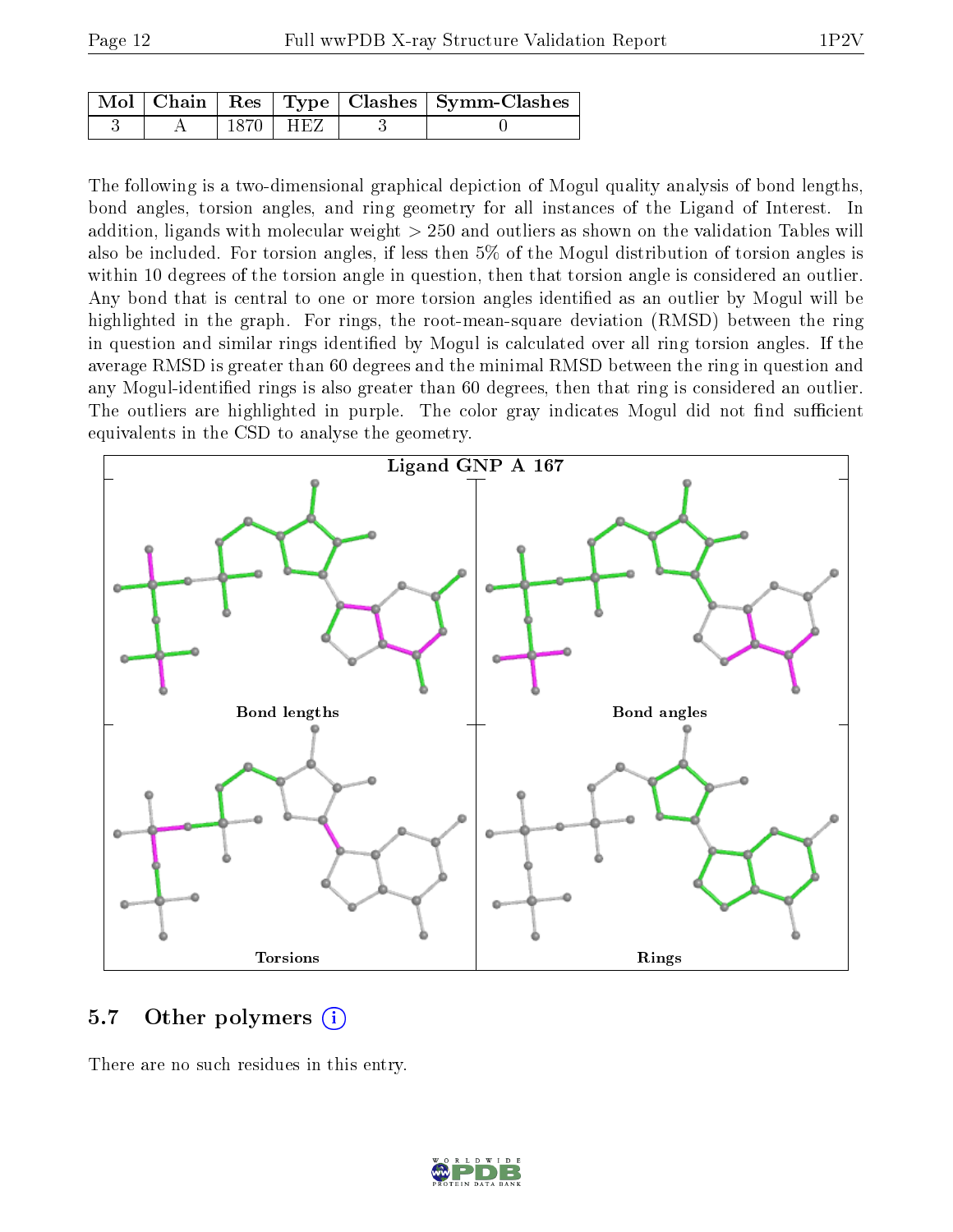## 5.8 Polymer linkage issues (i)

There are no chain breaks in this entry.

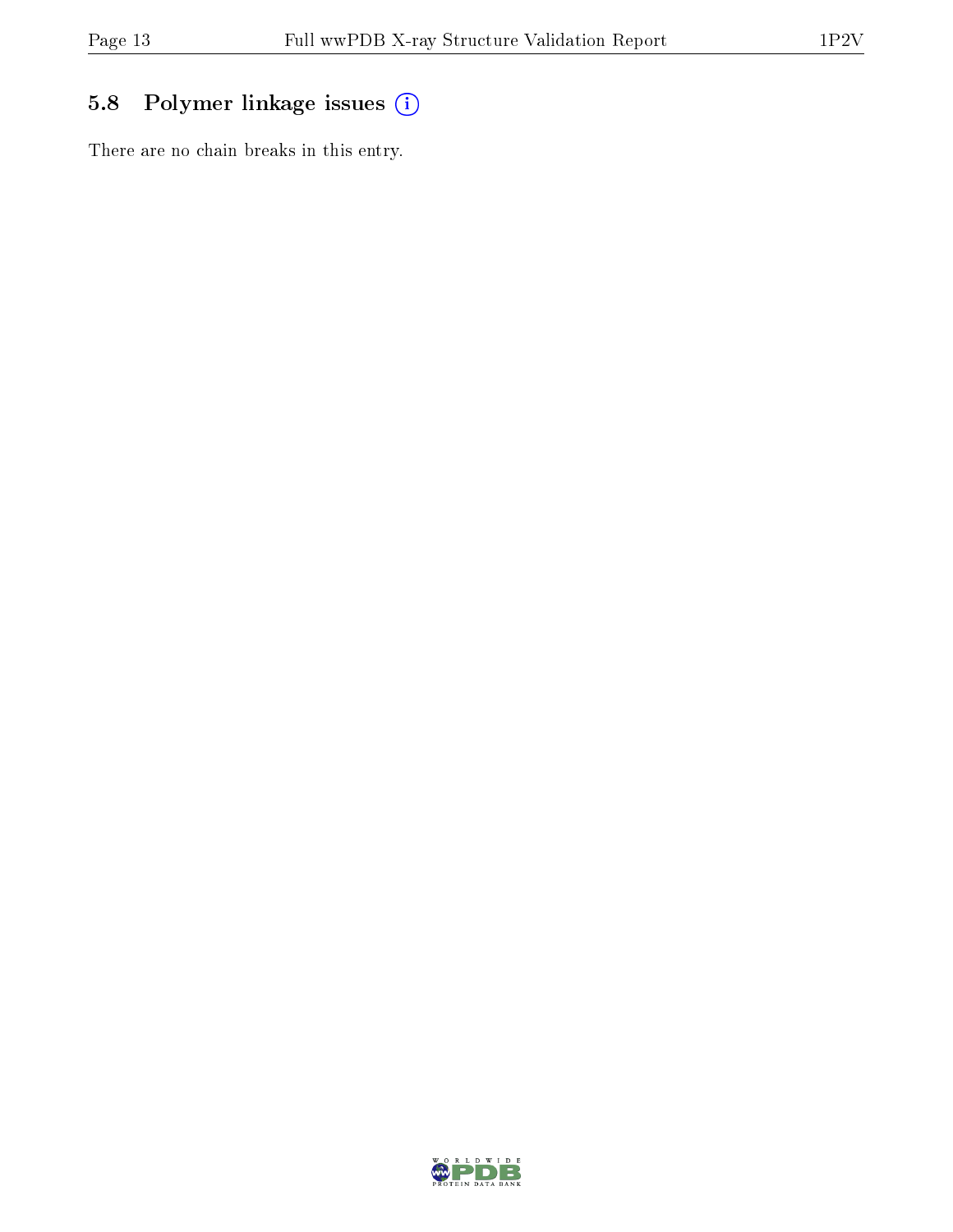## 6 Fit of model and data  $\left( \cdot \right)$

### 6.1 Protein, DNA and RNA chains (i)

In the following table, the column labelled  $#RSRZ>2'$  contains the number (and percentage) of RSRZ outliers, followed by percent RSRZ outliers for the chain as percentile scores relative to all X-ray entries and entries of similar resolution. The OWAB column contains the minimum, median,  $95<sup>th</sup>$  percentile and maximum values of the occupancy-weighted average B-factor per residue. The column labelled  $Q< 0.9$  lists the number of (and percentage) of residues with an average occupancy less than 0.9.

| Mol   Chain | Analysed       | $\langle \mathrm{RSRZ}\rangle$ | $\rm \#RSRZ{>}2$                                                                                       | $\vert$ OWAB(Å <sup>2</sup> ) $\vert$ Q<0.9 |  |
|-------------|----------------|--------------------------------|--------------------------------------------------------------------------------------------------------|---------------------------------------------|--|
|             | 166/166 (100%) | $-0.22$                        | $\begin{array}{ c c c c c c c c c } \hline 5 & 3\% & 50 & 57 & 12 & 30 & 53 & 75 \\\hline \end{array}$ |                                             |  |

All (5) RSRZ outliers are listed below:

| Mol | Chain | Res | <b>Type</b> | <b>RSRZ</b> |
|-----|-------|-----|-------------|-------------|
|     |       | 65  | SER.        | 3.7         |
|     |       | 67  | <b>MET</b>  | 3.4         |
|     |       | 66  | ALA         | 3.3         |
|     |       | 128 | ARG         | 2.0         |
|     |       | 166 | <b>HIS</b>  | 2.0         |

### 6.2 Non-standard residues in protein, DNA, RNA chains (i)

There are no non-standard protein/DNA/RNA residues in this entry.

#### 6.3 Carbohydrates (i)

There are no carbohydrates in this entry.

### 6.4 Ligands  $(i)$

In the following table, the Atoms column lists the number of modelled atoms in the group and the number defined in the chemical component dictionary. The B-factors column lists the minimum, median,  $95<sup>th</sup>$  percentile and maximum values of B factors of atoms in the group. The column labelled  $Q< 0.9$ ' lists the number of atoms with occupancy less than 0.9.

| Mol |     |      | $\mathbf{Type}$   Chain   Res   Atoms |            |      | $\vert$ RSCC $\vert$ RSR $\vert$ B-factors( $A^2$ ) | $\mid$ Q $<$ 0.9 |
|-----|-----|------|---------------------------------------|------------|------|-----------------------------------------------------|------------------|
|     | HEZ | 1870 |                                       | 0.66       | 0.20 | 45.46.47.48                                         |                  |
|     | МG  | 168  |                                       | $\rm 0.93$ | 0.13 | 20, 20, 20, 20                                      |                  |
|     | GNP | 167  | 32/32                                 | 0.97       | 0.09 | 13, 18, 24, 25                                      |                  |